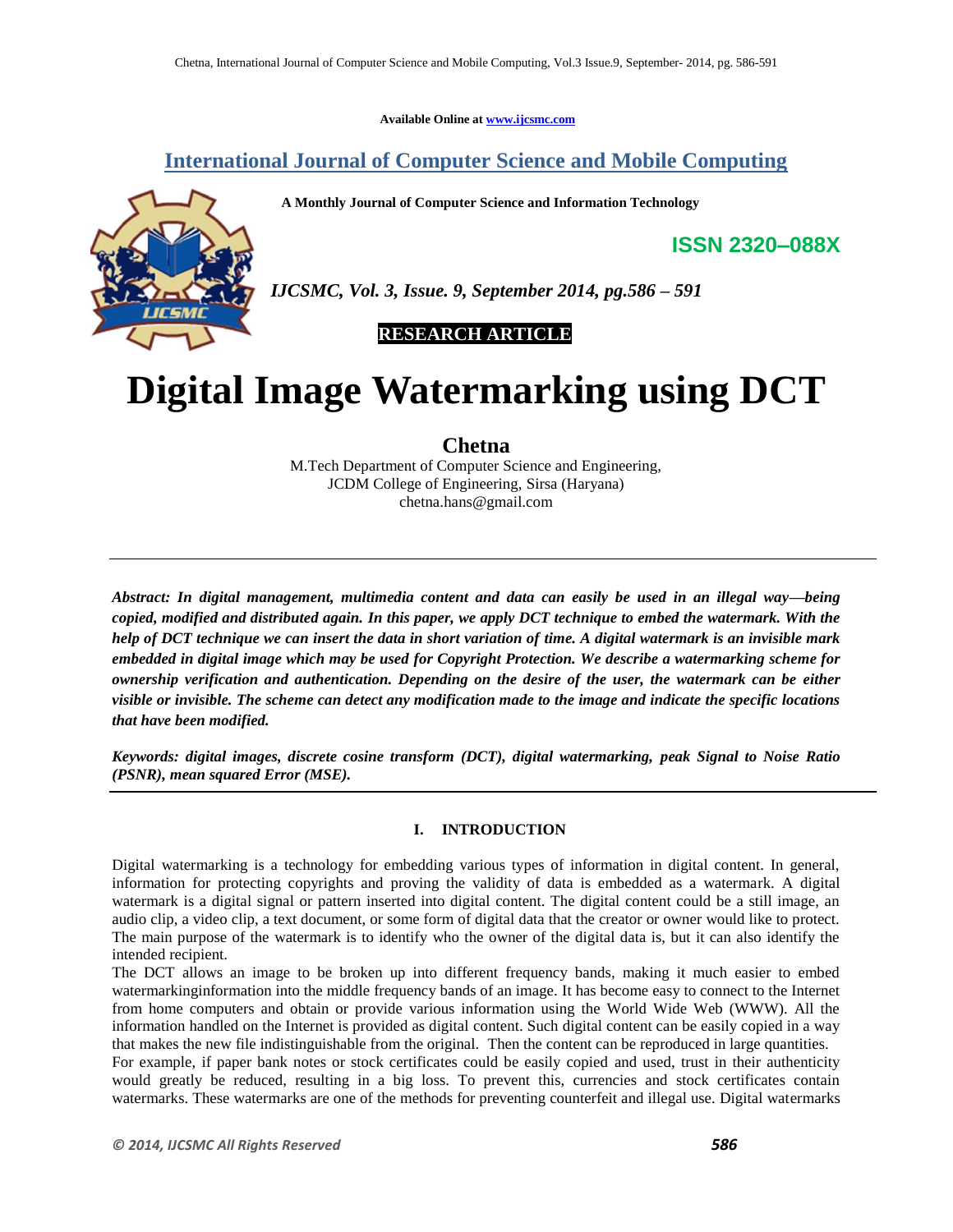apply a similar method to digital content. Watermarked content can prove its origin, thereby protecting copyright. A watermark also discourages piracy by silently and psychologically deterring criminals from making illegal copies.

### *A. Materials suitable for watermarking*

Digital watermarking is applicable to any type of digital content, including still images, animation, and audio data. It is easy to embed watermarks in material that has a comparatively high redundancy level ("wasted"), such as color still images, animation, and audio data; however, it is difficult to embed watermarks in material with a low redundancy level, such as black-and-white still images. To solve this problem, we developed a technique for embedding digital watermarks in black-and-white still images and a software application that can effectively embed and detect digital watermarks.

#### *B. Types of Watermarking:*

**1)** *Visible watermarking***:** A visible watermark is a visible translucent image which is overlaid on the primary image. Perhaps consisting of the logo or seal of the organization which holds the rights to the primary image, it allows the primary image to be viewed, but still marks it clearly as the property of the owning organization.

It is important to overlay the watermark in a way which makes it difficult to remove, if the goal of indicating property rights is to be achieved.

**2)** *Invisible watermarking***:** An invisible watermark is an overlaid image which cannot be seen, but which can be detected algorithmically. Different applications of this technology call for two very different types of invisible watermarks:

A watermark which is destroyed when the image is manipulated digitally in any way may be useful in proving authenticity ofan image. If the watermark is still intact, then the image has not been "doctored." If the watermark has been destroyed, then the image has been tampered with. Such a technology might be important, for example, in admitting digital images as evidence in court.

An invisible watermark which is very resistant to destruction under any image manipulation might be useful in verifying ownership of an image suspected of misappropriation. Digital detection of the watermark would indicate the source of the image.

## *C. Structure of a digital watermark*

The structure of a digital watermark is shown in the following figure 1.



Figure 1: Original image with watermarked image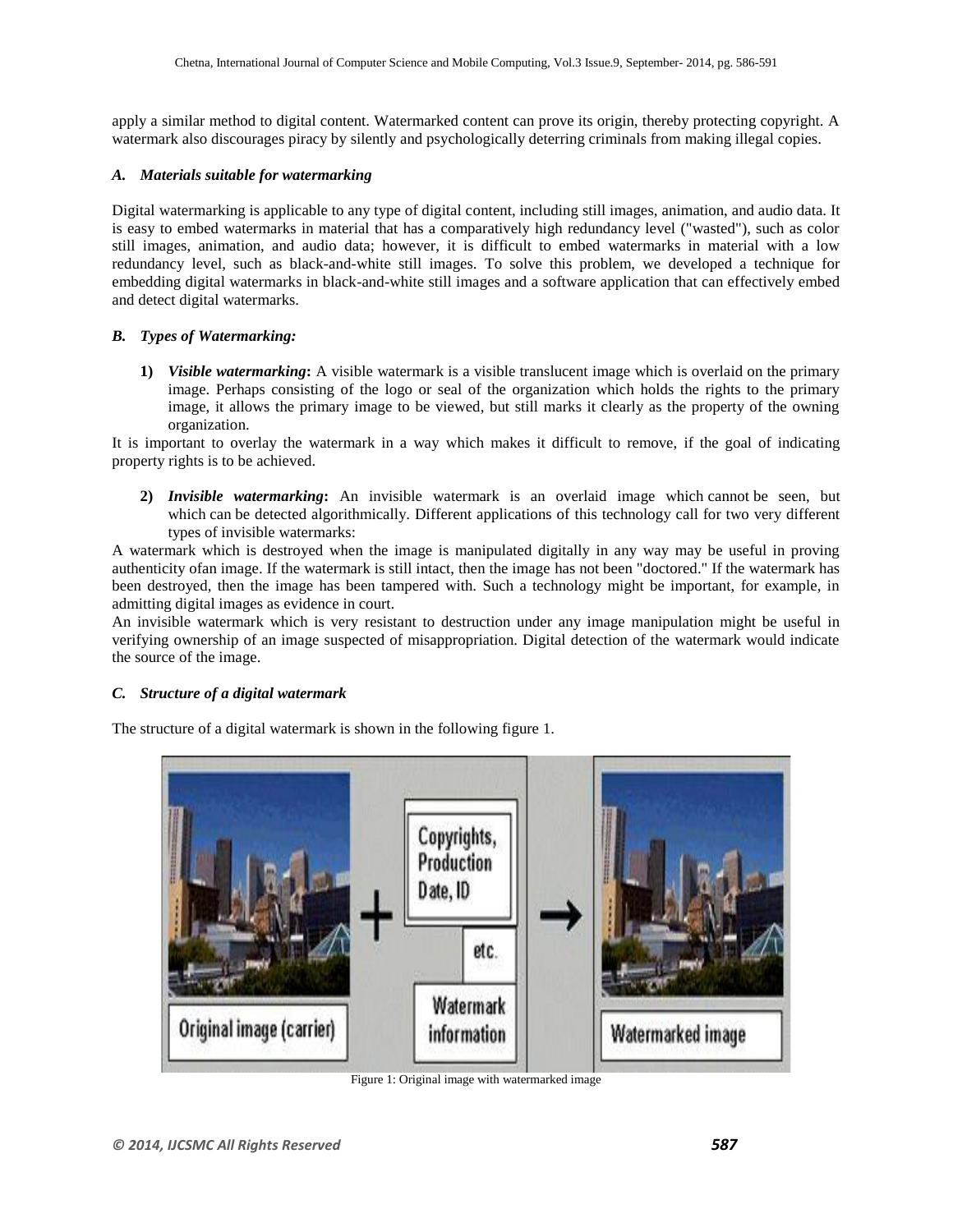The material that contains a digital watermark is called a carrier. A digital watermark is not provided as a separate file or a link. It is information that is directly embedded in the carrier file. Therefore, simply viewing the carrier image containing it cannot identify the digital watermark. Special software is needed to embed and detect such digital watermarks. Kowa 's Stegano Sign is one of these software packages.

Both images and audio data can carry watermarks. A digital watermark can be detected as shown in the following illustration.



Figure 2: Unmarked watermarked Image

### **II. RESULTS & DISCUSSION**

The figure 3 shows the starting of the work, where we have to choose the operations and calculate MSE&PSNR values. In next window in which insert and extract button is provided for selecting options insert button to add watermark in image or text and by button extract get out watermarked data and in this figure 4&5 firstly insert the image and extract the watermark image .Figure 6 apply the watermarking using DCT technique. Figure 7 embedding watermarking for source output file.



Figure 3: Starting Window for watermarking with three different buttons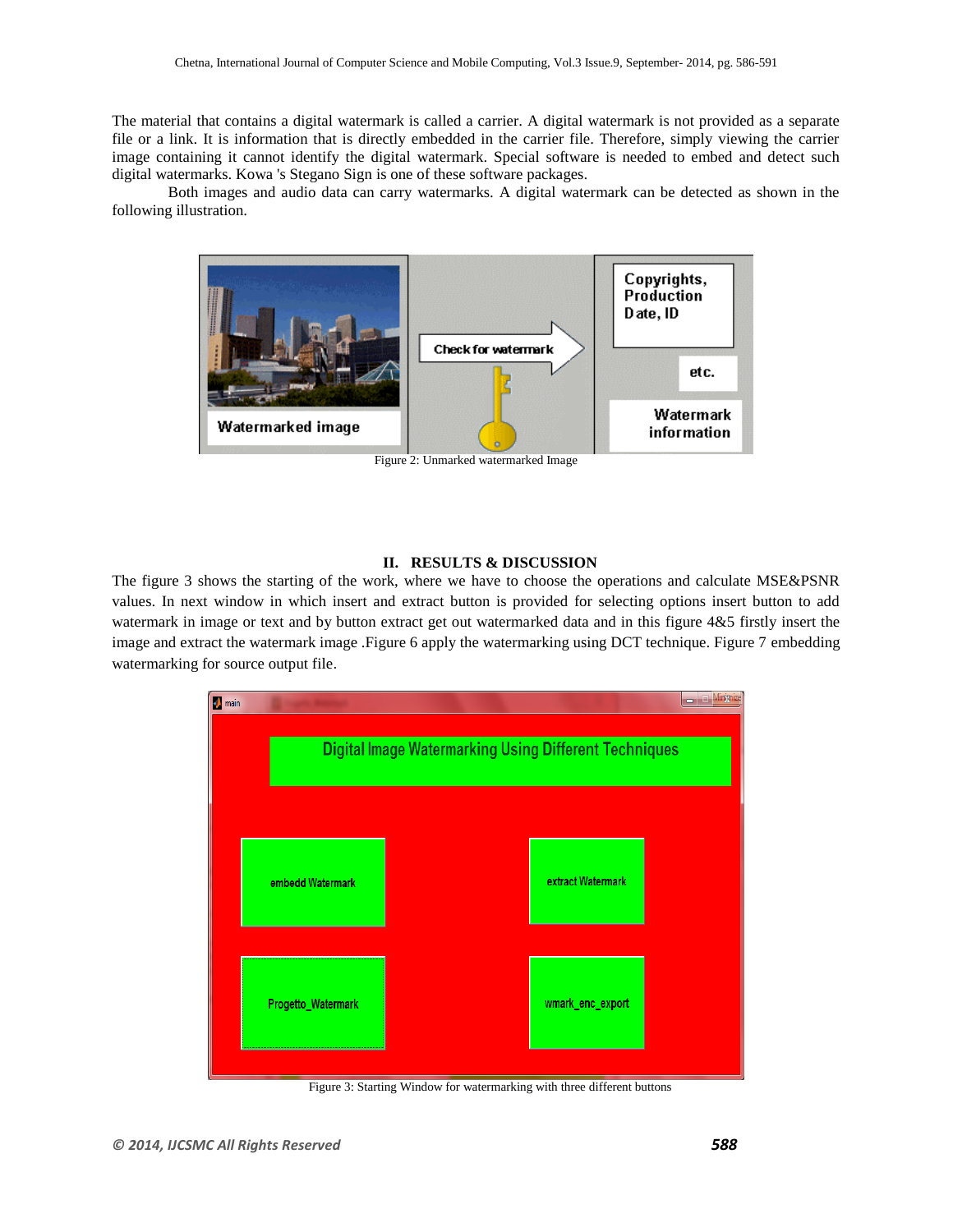Above is shown the window in which three different ways for hiding the image or text to be get out as a watermarked images.

 $MSE2 =$ 

8.7564e+03

#### PSNR2 =

8.7075



Figure 4: Window for inserting watermarking



Figure 5: Extracted watermarked image from embedded image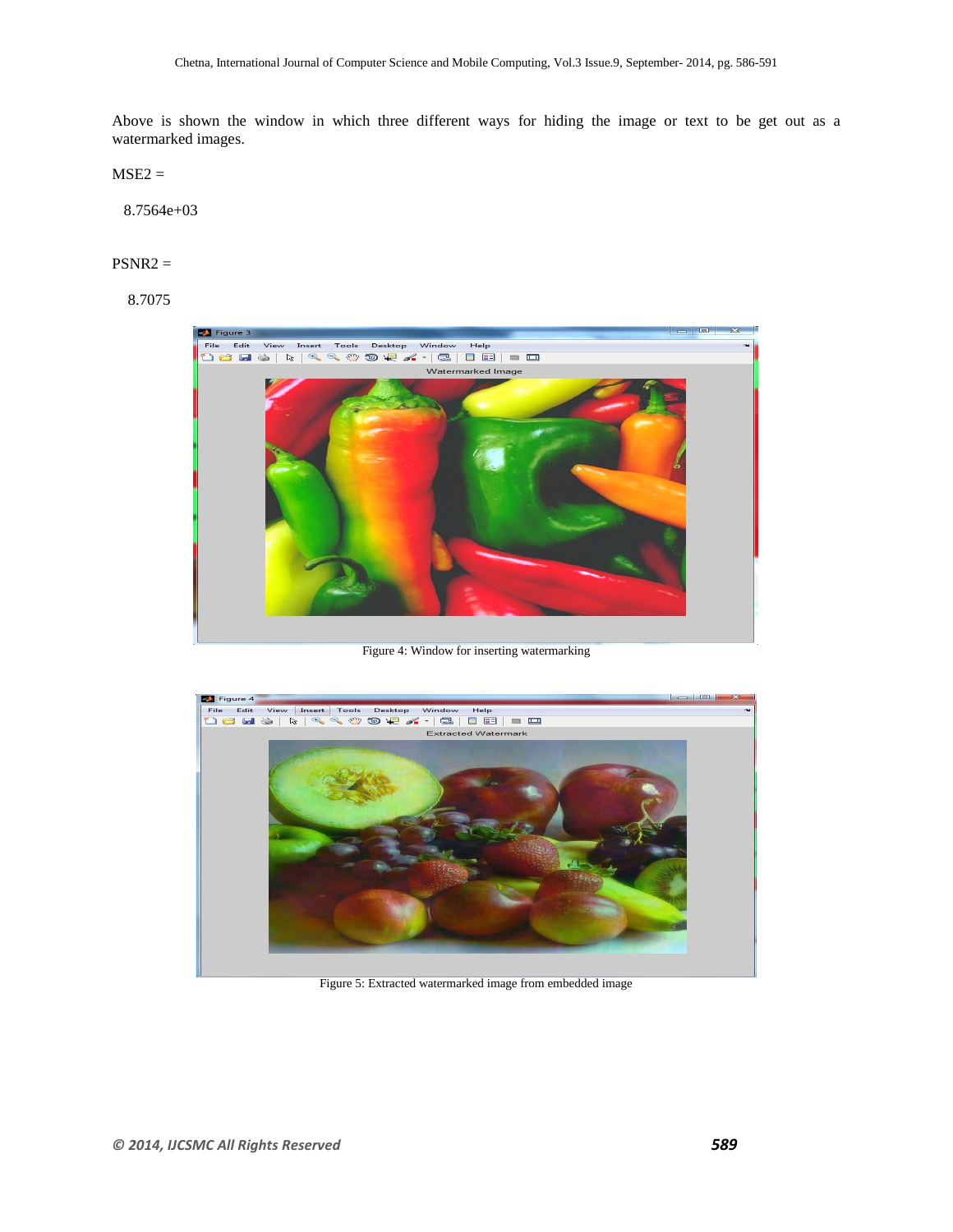| wmark_enc                             |                                  |                                 |
|---------------------------------------|----------------------------------|---------------------------------|
|                                       | <b>Watermarking using DCT</b>    |                                 |
| <b>Browse</b>                         |                                  |                                 |
| Input Image                           |                                  |                                 |
| <b>MSG</b> Image                      |                                  |                                 |
| <b>Embedding Process-</b>             |                                  |                                 |
| Embed MSG                             |                                  |                                 |
| <b>Extraction Process</b>             |                                  |                                 |
| <b>Extract MSG</b>                    |                                  |                                 |
| Performance                           |                                  |                                 |
| Img PSNR<br>à.                        |                                  |                                 |
|                                       |                                  |                                 |
| Exit                                  |                                  |                                 |
|                                       | Figure 6: Watermarking using DCT |                                 |
| wmark_enc                             |                                  | $\Sigma$<br>$\Box$              |
|                                       | <b>Watermarking using DCT</b>    |                                 |
| - Browse                              | Orignal Image                    |                                 |
| Input Image                           |                                  |                                 |
| <b>MSG</b> Image                      |                                  |                                 |
|                                       | <b>Processing</b>                | <b>CONSERVE</b><br>$\mathbf{x}$ |
| <b>Embedding Process</b><br>Embed MSG |                                  | Wait                            |
|                                       |                                  |                                 |
| <b>Extraction Process</b>             |                                  | OK                              |
| Extract MSG                           |                                  |                                 |
| Performance                           | <b>MSG</b>                       |                                 |
| Img PSNR<br>÷.                        |                                  |                                 |
|                                       |                                  |                                 |
| Exit                                  |                                  |                                 |
|                                       |                                  |                                 |

Figure 7: Window for embedding watermarking for source output file.

#### **III. CONCLUSION & FUTURE**

This paper has presented a technique for embedding digital watermark into the images. The embedding and extracting methods of the DCT-based approach have been described. The experimental results show the proposed embedding technique can survive the cropping of an image, image enhancement and the JPEG lossy compression. By carefully defining the "user key," multiple watermarking and repeatedly embedding to harden the robustness are available. Our technique could also be applied to the multiresolution image structures with some modification about the choice of middle frequency coefficients Lastly it is expected by the authors that any kind of future endeavors in this field will definitely route it a path to design a secure system using the proposed algorithm for both Internet and Mobile Communication Technology

#### **REFERENCES**

**[1]** JianRen, TongTong Li, MehrdadNadooshan, "A Cryptographic Watermark Embedding Technique", IEEE,(2004), 382-386.

**[2]** Ping Wah Wong "Secret and Public Key Image Watermarking Schemes for Image Authentication and Ownership Verification" IEEE TRANSACTIONS ON IMAGE PROCESSING, VOL. 10, NO. 10, OCTOBER 2001.